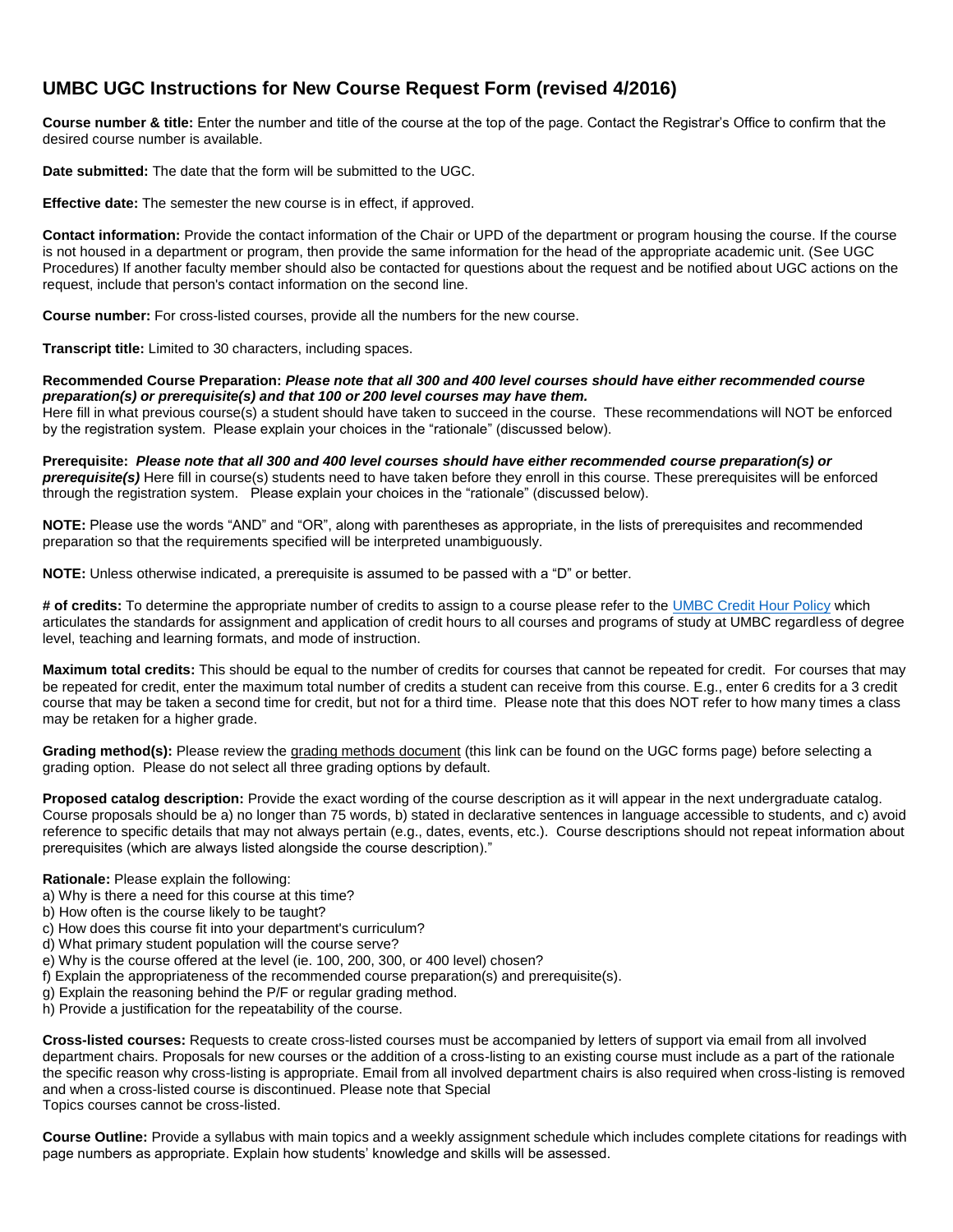*Note: the UGC form is a Microsoft Word form. You should be able to enter most of the information by tabbing through the fields. The document is protected. In the rare case that you need to unprotect the document, use the password 'ugcform'. Beware that you will lose all the data entered in the form's fields if you unlock and lock the document.*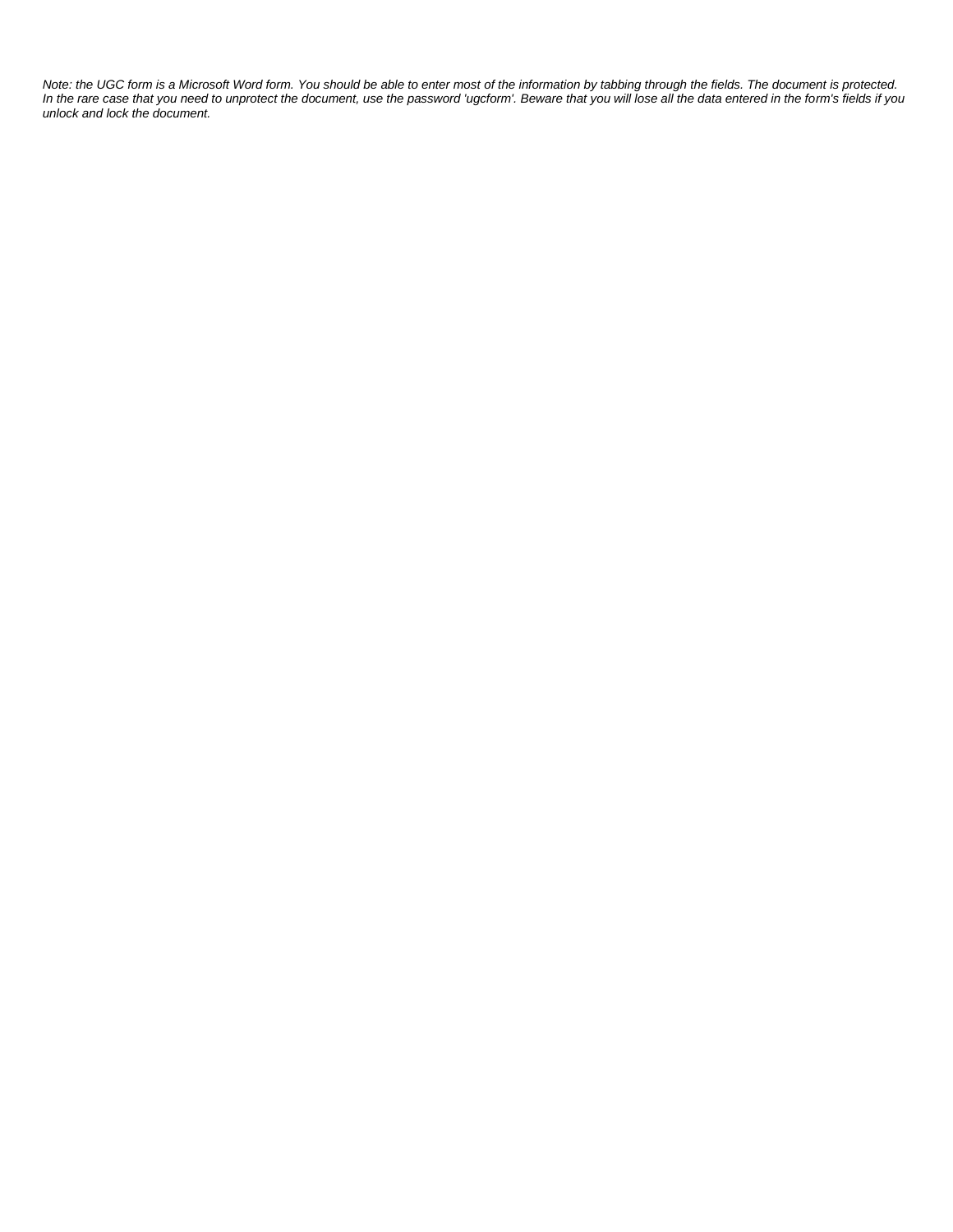# **UMBC UGC New Course Request:** GLBL 496: Global Experience Practicum

Date Submitted:  $9/2/20$  Proposed Effective Date:  $1/21$ 

|                      | Name                  | Email                | <b>Phone</b>        | Dept       |
|----------------------|-----------------------|----------------------|---------------------|------------|
| Dept Chair<br>or UPD | <b>Brigid Starkey</b> | $bstarkey@$ umbc.edu | $410-504-4576$ GLBL |            |
| Other<br>Contact     | Cavlie Middleton      | cayz1@umbc.edu       |                     | <b>IES</b> |

#### **COURSE INFORMATION:**

| Course Number(s)                                                                                                               | <b>GLBL 496</b>                                                                                                                                                                                                                                                                                                                                                                                                                                               |
|--------------------------------------------------------------------------------------------------------------------------------|---------------------------------------------------------------------------------------------------------------------------------------------------------------------------------------------------------------------------------------------------------------------------------------------------------------------------------------------------------------------------------------------------------------------------------------------------------------|
| <b>Formal Title</b>                                                                                                            | Global Experience Practicum                                                                                                                                                                                                                                                                                                                                                                                                                                   |
| Transcript Title (≤30c)                                                                                                        | Global Experience Practicum                                                                                                                                                                                                                                                                                                                                                                                                                                   |
| Recommended<br><b>Course Preparation</b>                                                                                       | <b>GLBL 100, GLBL 300</b>                                                                                                                                                                                                                                                                                                                                                                                                                                     |
| Prerequisite<br><b>NOTE:</b> Unless otherwise<br>indicated, a prerequisite is<br>assumed to be passed with<br>a "D" or better. | N/A                                                                                                                                                                                                                                                                                                                                                                                                                                                           |
| # of Credits<br>Must adhere to the<br><b>UMBC Credit Hour</b><br><b>Policy</b>                                                 | 3                                                                                                                                                                                                                                                                                                                                                                                                                                                             |
| Repeatable for<br>additional credit?                                                                                           | Yes X No                                                                                                                                                                                                                                                                                                                                                                                                                                                      |
| Max. Total Credits                                                                                                             | (3)<br>This should be equal to the number of credits for courses that cannot be repeated for credit. For courses that may be repeated for credit, enter the<br>maximum total number of credits a student can receive from this course. E.g., enter 6 credits for a 3 credit course that may be taken a second time for credit, but<br>not for a third time. Please note that this does NOT refer to how many times a class may be retaken for a higher grade. |
| Grading Method(s)                                                                                                              | Pass-Fail<br>$Reg(A-F)$<br>Audit<br>XI.                                                                                                                                                                                                                                                                                                                                                                                                                       |

**PROPOSED CATALOG DESCRIPTION (**Approximately 75 words in length. Please use full sentences.**):**

This course is taught through an experiential learning framework the goal of which is to enhance global competence skills and instill a spirit of civic engagement in Global Studies majors. The curriculum is aimed at enhancement of global competency skills and the provision of knowledge and experience in advocacy work in a global-local community setting.

#### **RATIONALE FOR NEW COURSE:**

\*Please note: the word practicum is requested as part of the title because we wish to distinguish this course in our curriculum as a hands-on, experiential learning one that also includes a co-curricular, applied learning experience. Once in the course, students will be given instructions on how to coordinate with the Career Center or Shriver Center to enroll in such an experience (zero credit) in tandem with this course.

#### **a) Why is there a need for this course at this time?**

The Global Studies Program has to make a rapid change to our "Global Experience" requirement, which had been centered around a mandatory (with exceptions) study abroad program. We need an alternative for students that is here on campus, with co-curricular work in the Baltimore area. The course needs to be virtual-optional under circumstances such as the present one with COVID-19. The skills-based learning model will feature a number of intercultural training exercises and a mandatory (30 hours minimum total for the semester) applied learning position, to be arranged via a co-curricular experience through the Shriver Center (volunteer) or Career Center (internship)

## **b) How often is the course likely to be taught?**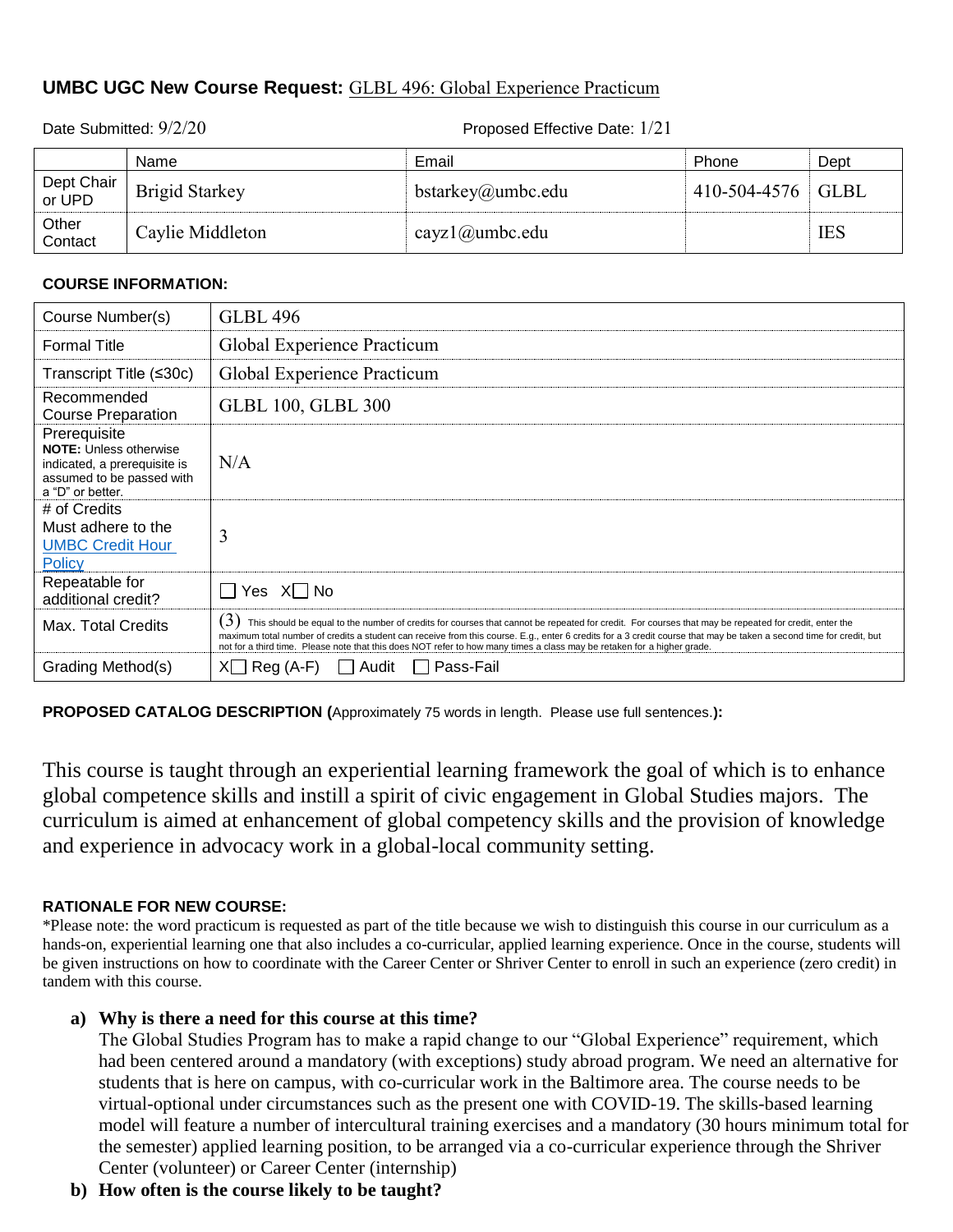This course will be taught every spring semester and possibly during winter term if there is demand.

- **c) How does this course fit into your department's curriculum?** A study abroad experience is most valuable for the journey it takes a student on, in terms of self-discovery. A bit part of this for Global Studies students is to experience another place and another people and in living and learning there to acquire cultural competency skills. The applied learning component (in conjunction with Shriver and Career Center will add a new dimension to our course offerings in GLBL).
- **d) What primary student population will the course serve?** Our program has 140 undergraduate majors. A number of them will return to study abroad to satisfy the Global Experience requirement when it becomes feasible again to travel. But, we will always have students that, for a variety of reasons (including immigration status, financial situation, military service, etc.) will prefer an experience that does not require travel outside of the U.S.
- **e) Why is the course offered at the level (ie. 100, 200, 300, or 400 level) chosen?** The course is offered at the 496 level to separate it to the extent possible from our required sequence (100, 300, 400) and topical seminars (GLBL 410-486). This is our effort to set it apart. It will often, but not always be the last requirement met.
- **f) Explain the appropriateness of the recommended course preparation(s) and prerequisite(s).**  We are suggesting GLBL 100 (introduction to Global Studies) and GLBL 300 (Methods in Global Studies) be taken prior to this course. These are not hard prerequisites because a good number of our majors are transfer students and in order for them to finish in two years (if they so choose), they often need to be able to satisfy major requirements by taking more than one requirement simultaneously.
- **g) Explain the reasoning behind the P/F or regular grading metric.**  The course will be graded on the regular scale. In order for this to be a commensurate experience to studying abroad (from which grades currently come back as UMBC grade), we need this to carry a grade as well.

#### **h) Provide a justification for the repeatability of the course.** There is no opportunity to repeat this course for credit.

# **ATTACH COURSE SYLLABUS (mandatory):**

# **GLBL 496: Global Experience Practicum Spring 2021**

# **Course Description**

This course is taught through an experiential learning framework the goal of which is to enhance global competence skills and instill a spirit of civic engagement in Global Studies majors. The curriculum is aimed at enhancement of global competency skills and the provision of knowledge and experience in advocacy work in a global-local community setting. The modules focus students on understanding their own identities in relation to the world around them, cultural awareness at a variety of levels, intercultural critical thinking skills, and highlight real world challenges and opportunities to advancing common global causes.

## **Course Objectives**

By the end of this experience, students will acquire/further develop oral and written communication skills, critical analysis capabilities, reasoning skills, and information literacy. They will gain intercultural competence skills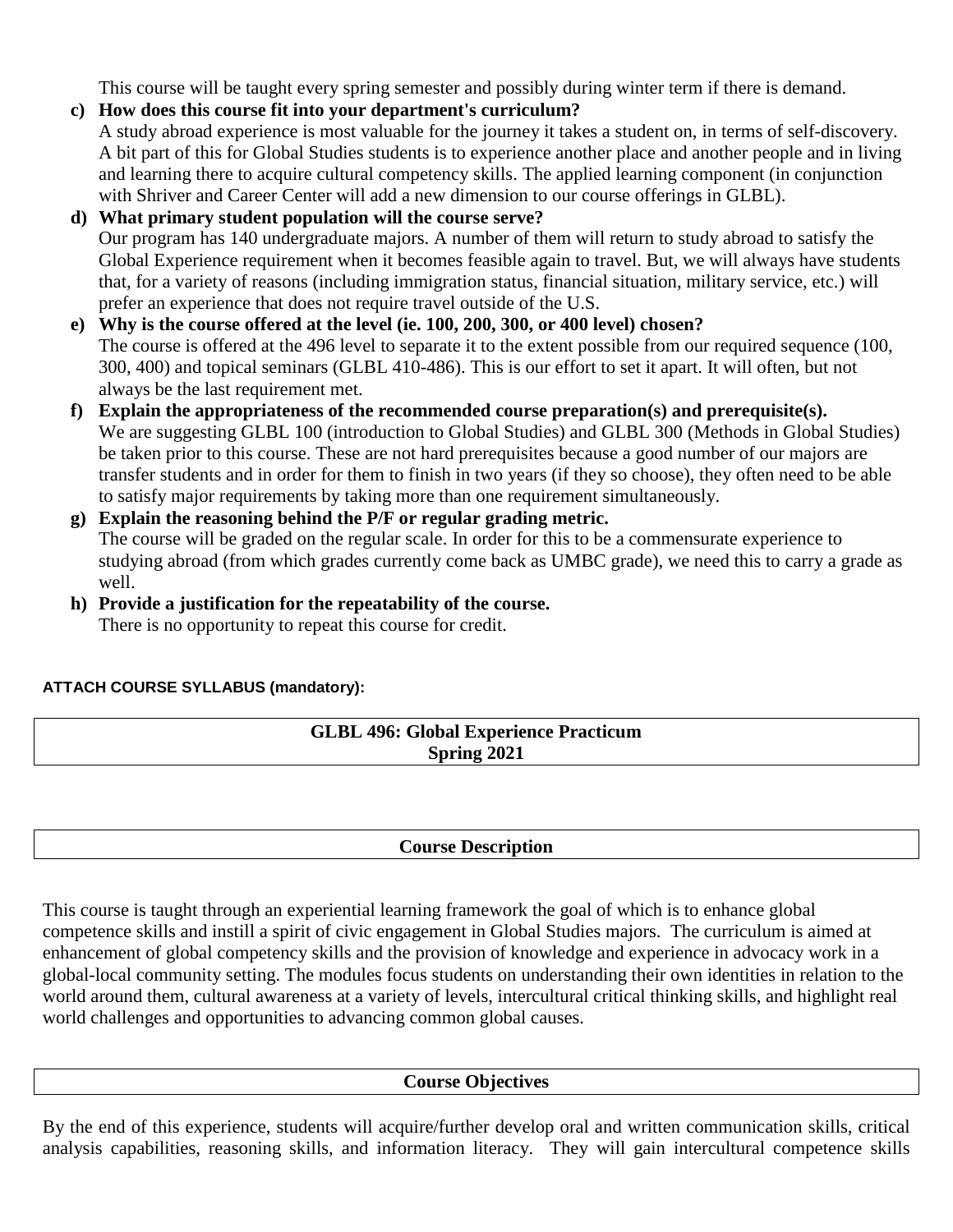including an awareness of how their own culture and identity is perceived in other parts of the global community. They will gain experience as participant-observers of transnational advocacy work in local communities.

### **Course Materials**

This will be a hybrid learning experience with training materials available in digital form on Blackboard paired with applied learning opportunities within communities in the UMBC area or if needed, through virtual advocacy.

#### **Format and Expectations**

A variety of learning modes are utilized in this course, including readings, reflective journals, group work, and an applied learning experience. This course adopts an active learning format in which the instructor and students work together as a community of learners to explore the key concepts in the course curriculum, including concepts of identity and culture, intercultural competence skills, global value structures, and transnational advocacy.

Students are expected to attend every class session and come prepared with the readings and other preparation assignments completed. Students must also work with the Career Center or the Shriver Center on an applied learning placement for the second part of the course. Each member of the class will be required to complete 30 hours of advocacy work via an internship or a volunteer position.

Students are expected to actively participate in discussions of materials and in the creation of a series of assignments that will form a learning practicum portfolio at semester's end. Assignments will allow for the charting of development in critical-thinking skills, self-reflection, and examination of global cultural values that transcend borders.

#### **Course Assessment and Requirements**

The course is organized into two modules, one on intercultural understanding (skill training) and one on transnational advocacy (understanding + service learning). Each module will be two weeks in length and move through an assignment cycle of: preparation, active participation, applied exercises and critical reflection.

#### **ASSESSMENT:**

The final course grade will be based on the following components: Module Prep Assignments: 25% Active participation in class/discussions: 20% Exercises: 30% Critical Reflections: 10% Final Competency Assessment/Final Portfolio: 15% Passing Grade for the co-curricular experience\*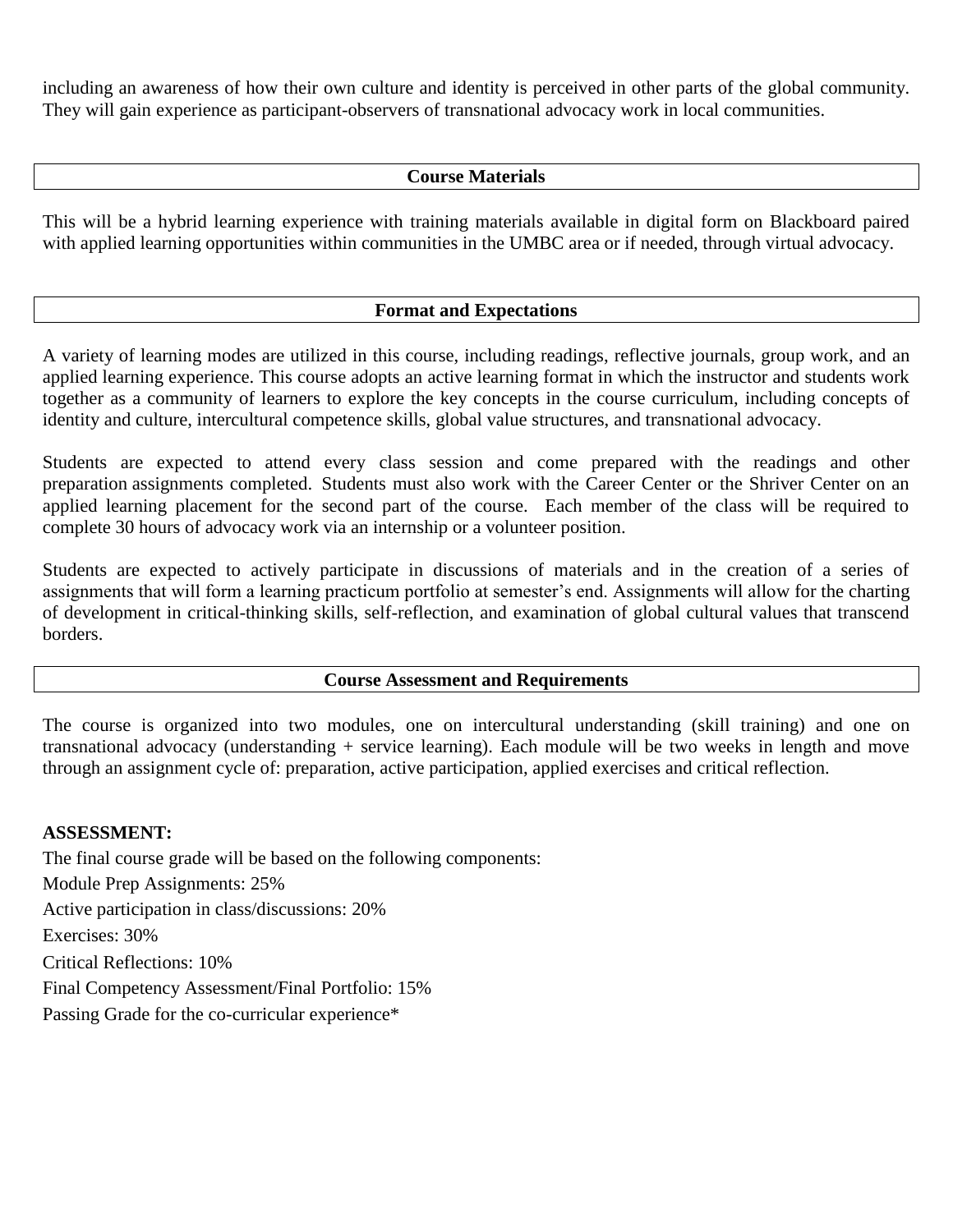Grading will be conducted on a 10-point scale:

| $\mathbf{A}$ | $10 - 9.0$  | superior achievement           |
|--------------|-------------|--------------------------------|
| <sub>B</sub> | $8.9 - 8.0$ | good performance               |
| $\mathbf C$  | $7.9 - 7.0$ | adequate performance           |
| D.           | $6.9 - 6.0$ | minimal acceptable achievement |
| F            | $5.9 - 0.0$ | failure                        |

Note: Assignments will be given in GLBL 086 that require reflection on the applied learning component of the course. \*The co-curricular applied learning practicum administered through the Career Center (PRAC 98 or 99) or Shriver Center (PRAC 96) is Pass/Fail for completion. If a student does not pass, the grade in GLBL 086 will go down one letter grade from the letter earned for the graded coursework at the end of the semester.

# **REQUIREMENTS**

**Reading:** All of the assigned readings for this course will be available through links on the course Blackboard site or course reserve through the Library. Please see the schedule below and complete readings prior to the first meeting on each topic area.

**Prep Assignments**: Common readings or their equivalent will provide the foundation for discussions and group work during each topical component of the course. Students will establish their understanding of the readings and other preparatory materials through a short initial assignment (to be submitted via Bb).

**In-class Participation/Discussions**: Presence in class (whether virtual or face-to-face) is a crucial first step to a deeper understanding of the material. Please contact the instructor if a class is missed so that you can be informed of steps needed to compensate. Class sessions will be built around large and small-group discussion of the topical material.

**Exercises/Projects:** The intercultural skills building component of this course relies heavily on exercises and projects that allow for simulated intercultural experiences.

## **Service-learning practicum**:

Moving from simulated to actual intercultural contact, students in the class will participate in a 30-hour applied learning experience. Placement guidance will be provided from the Career Center or the Shriver Center for a global-local oriented position as an intern or a volunteer. Among the possible placement areas are: immigration and refugee affairs, environmental protection, and human rights protection. Critical reflections on your experience as it is unfolding will form the basis of assessment for this co-curricular component.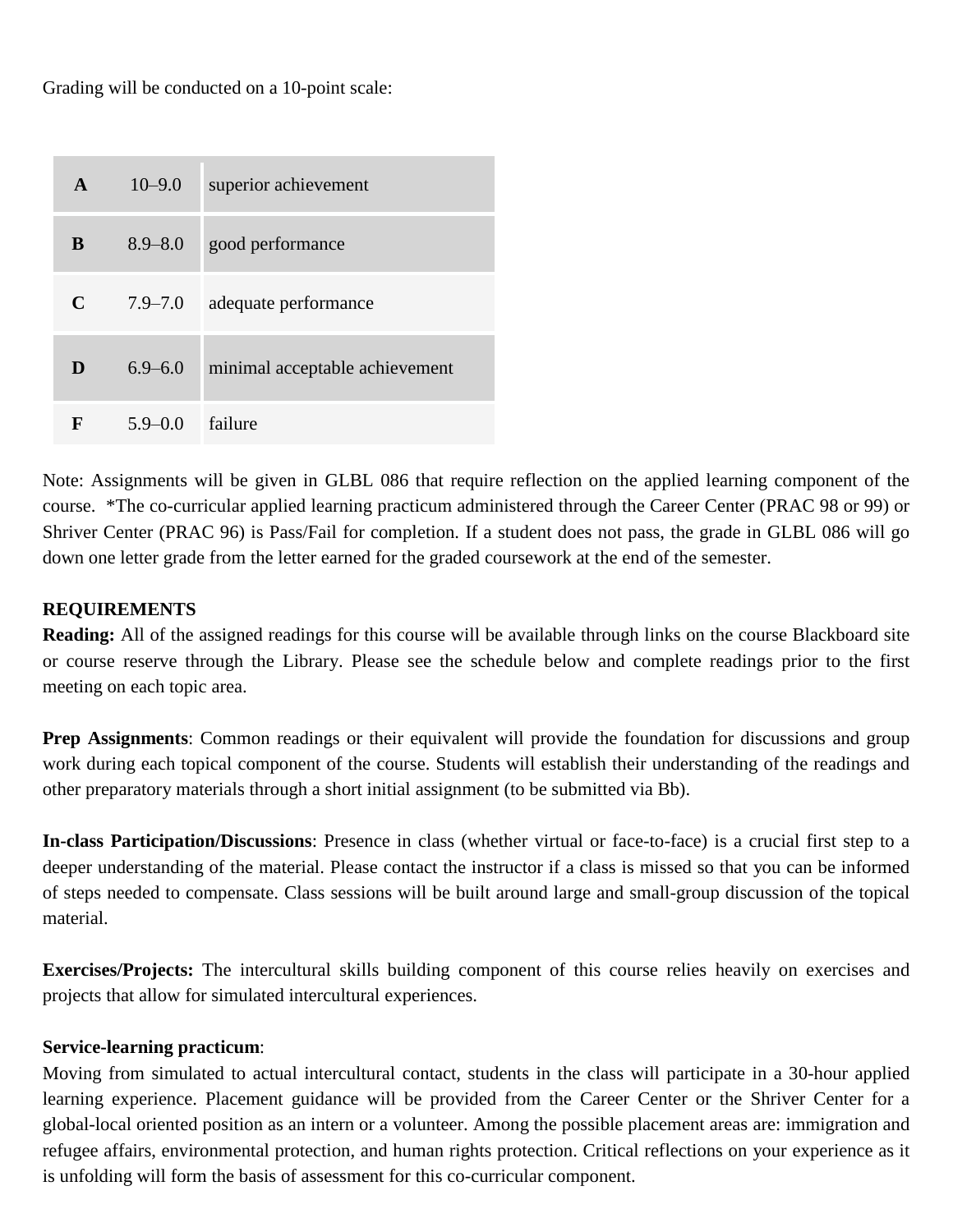# **TOPICS, SCHEDULE, READINGS**

Textbook: Samovar, L. A., Porter, R. E., McDaniel, E. R., & Roy, C. S. (2015). *Intercultural Communication: A Reader* (Fourteenth Edition). Cengage Learning. Additional readings and materials: links provided on Blackboard

## **Topic 1: Dimensions of Culture and Cultural Values Reading**:

# Textbook – Chapter 2 – Cultural Identity: Issues of Belonging

Connerley, M. L. & Pedersen, P. B. (2005). Cultural frameworks and their importance for leaders. In *Leadership in a diverse and multicultural environment: Developing awareness, knowledge, and skills* (pp. 39-54). Thousand Oaks, CA: SAGE Publications, Inc. doi: 10.4135/9781483328966.n3 Connerley - Cultural [Frameworks.pdf](https://blackboard.umbc.edu/bbcswebdav/pid-4083278-dt-content-rid-36413929_1/xid-36413929_1)

# **Prep Assignment:**

What are the different dimensions of culture? What cultural values are familiar and which are not familiar? How does culture play into identity and community?

# **Exercises/Projects:**

- *-*Presentation of your cultural self
- -Understanding your own identity and using mindfulness

-Museum visit, assignment: explore a virtual exhibit from another culture and provide a written analysis of how it embodies that culture from the frameworks we explored and prepare a presentation for class

# **Critical Reflection Prompt:**

We need to acknowledge that we are experiencing a very interesting, new, disruptive global situation. Please discuss the impact this situation is having on your life. Is there anything positive in this situation? What is the negative impact? What factors of identity and culture can you identify in your own personal situation? What kind of support can we provide to assist you in this course during this situation?

# **Topic 2: Cultural Comparisons and Living in Different Cultures**

**Reading**: Textbook – Chapter 4 – Living in a Multicultural World

Barrett, M., De Bivar Black, L., Byram, M., Faltýn, J., Gudmundson, L., Van't Land, H., Lenz, C., Mompoint-Gaillard, P., Popović, M., Rus, C., Sala, S., Voskresenskaya, N. and Zgaga, P. (2018) Reference Framework of Competences for Democratic Culture: Volume 1: Context, concepts and model. Strasbourg: Council of Europe Publishing. Online. <https://tinyurl.com/wuo6mhj>

Hall, Edward T. (2000). Monochronic and Polychronic Time. In Larry A. Samovar, Richard E. Porter (Eds.), *Intercultural Communication: a Reader,* 9th edition. (pp. 280-286). Wadsworth Publishing Company.

Tschaepe, M. (2018). Cultural Humility and Dewey's Pattern of Inquiry: Developing Good Attitudes and Overcoming Bad Habits. *Contemporary Pragmatism*, *15*(1), 152-164. doi:10.1163/18758185-01501007

# **Prep Assignment:**

Discussion board: review your peers' museum presentations and their interpretations of culture. What did you find surprising or not surprising about these analyses? Did you observe anything else in relation to the frameworks of culture that we have studied?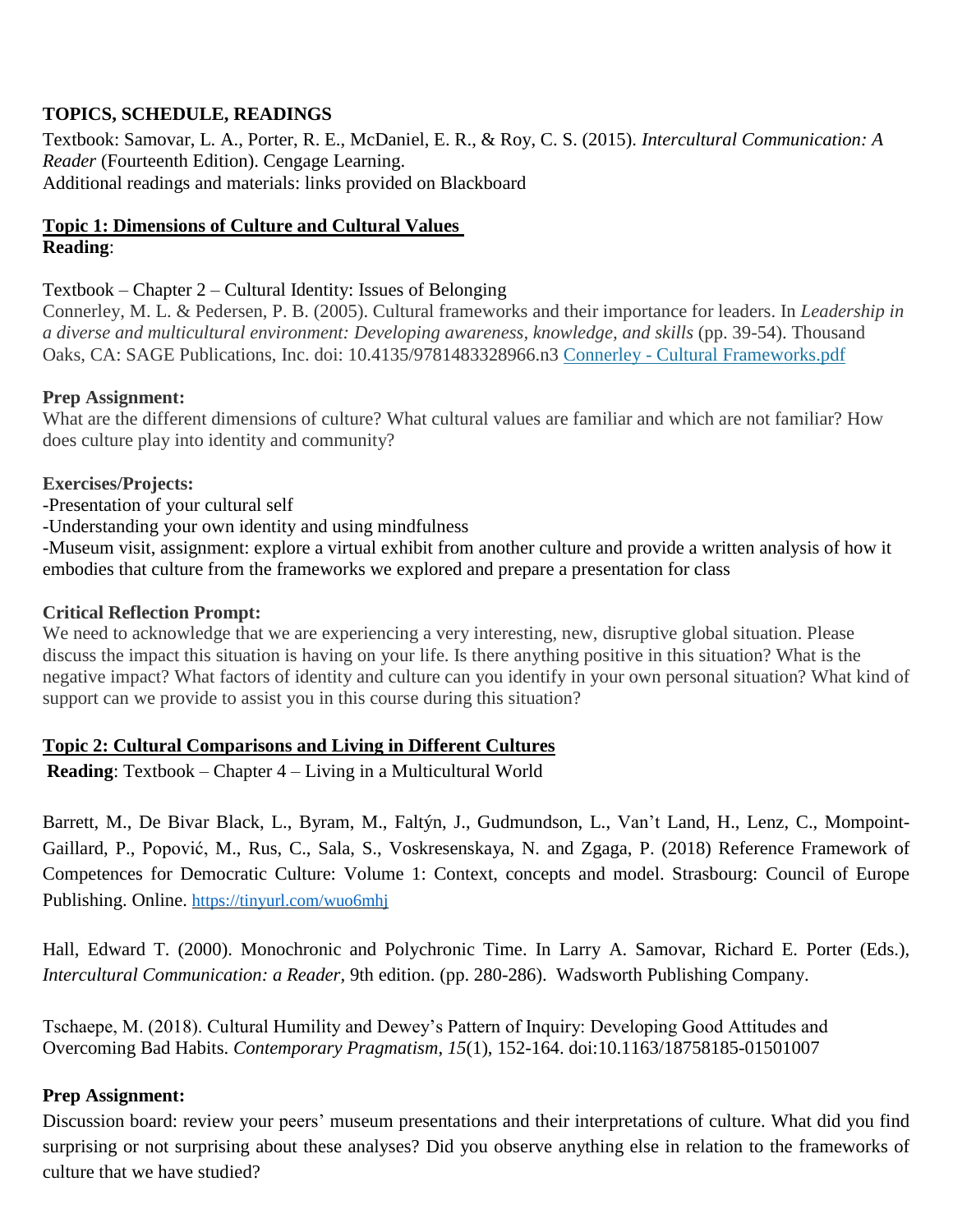### U- or W-curve of culture shock – exploring this model to understand adapting to new cultural environments

### **Exercises/Projects:**

CULTUREGRAM Assignment: develop a cultural resource using the cultural frameworks we have studied. Think in terms of a "product" that could be used by a traveler to prepare for a new experience/immersion.

The Culturegrams will be presented and then students will work in pairs to compare and contrast the two societies that they studied. This will involve listing some of the similarities and differences that can be observed between the cultures. Provide a written summary and note at least two of Hofstede's dimensions that were observable. Only one submission is required per pair.

### **Critical Reflection Prompt:**

Think about cultural attributes. How would you prepare for an intensive intercultural experience? What do you think you would need to know? What would you hope to learn? If you have a specific country or culture you want to visit, please indicate which one and why? Has the work we have done so far shaped that in any way?

#### **Topic 3: Understanding and Navigating Critical Cultural Incidents**.

**Reading:** Textbook – Chapter 7 – Communicating Interculturally. Becoming Competent.

#### **Prep Assignment:**

Discussion board – can you think of a time when you experienced a culture clash? Please describe what you think was at play?

#### **Exercises/Projects:**

Discussion board: Conceptualization of Intercultural Competence DIVE activity – cognitive behavioral tool that using debriefing and analysis as tools to promote understanding of challenging situations.

Role Play – Acting out in order to confront cultural stereotypes

#### **Critical Reflection Prompt:**

Apply the DIVE model to two cultural situations: Miswak image and 2. News article https://www.bbc.com/news/stories-52328213

#### **Topic 4: Local and Global Cultural Values**.

**Reading**: Textbook – Cultural Contexts: The Influence of the Setting

Plitcher, Florian (2011). "Cosmopolitanism in a Global Perspective: An International Comparison of Open-Minded Orientations and Identity in Relation to Globalization. *International Sociology* 27 (1), 21-50.

Wasson, C. (2000). Caution and Consensus in American Business Meetings. Pragmatics: Quarterly Publication of the International Pragmatics Association, 10(4), 457–481.<https://doi.org/10.1075/prag.10.4.03was>

### **Prep Assignment:**

Consider the cultural diversity of the United States. Identify and describe some of the different (sub) cultures that exist within the U.S. and describe some of the qualities that distinguish them.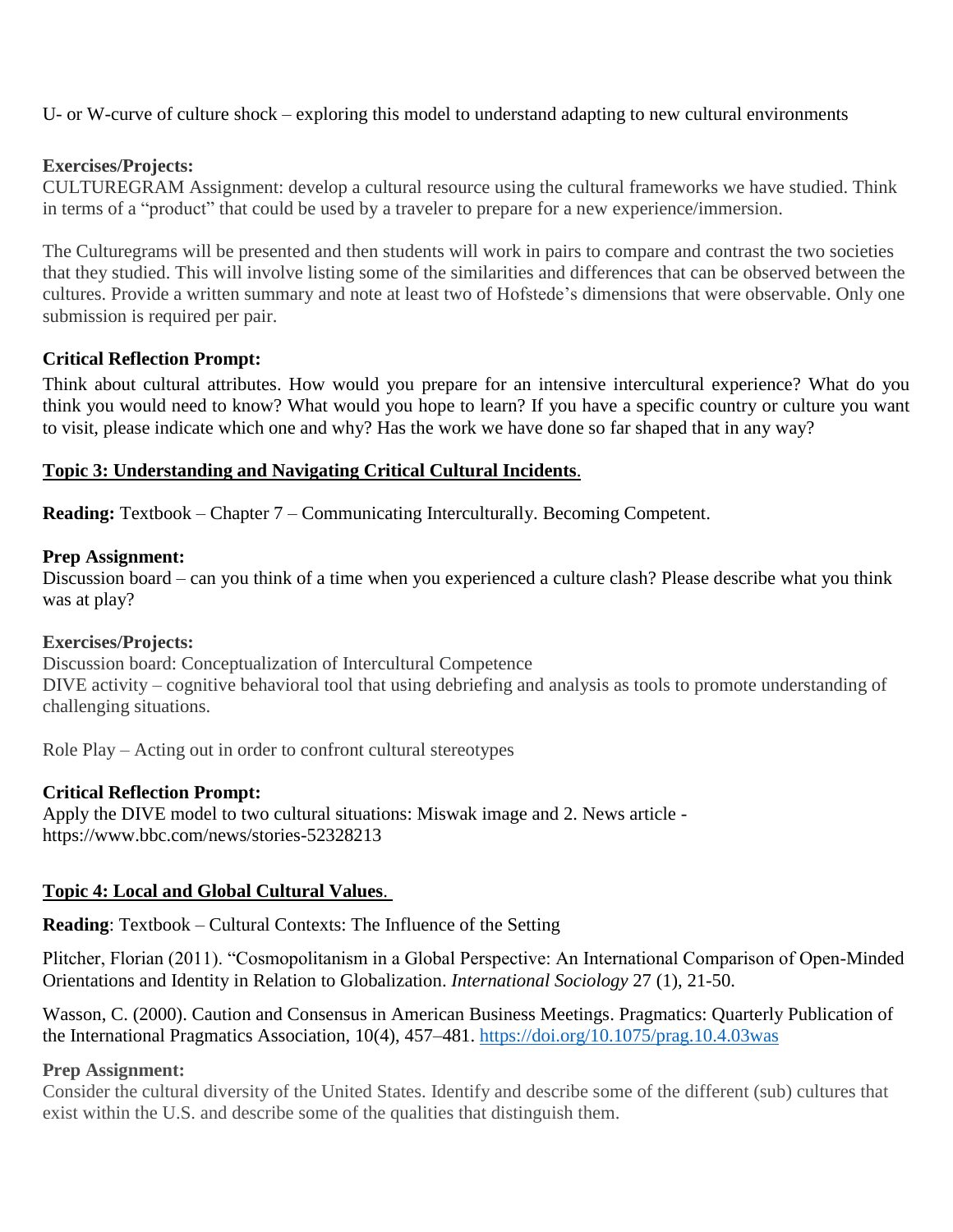## **Exercises/Projects:**

Discussion of cultural competency skills that have been developed in the course and the importance of understanding identity and cultural attributes in real world settings.

Career Preparedness Project: submit a resume that incorporates at least three cultural competency skills you have built. Submit a list of three talking points on intercultural awareness that could be integrated into an interview setting. Submit a list of three talking points that could be used in a cover letter based on concepts discussed in class.

### **Critical Reflection Prompt:**

Global cultural values – Using the SMART goal framework, develop an action plan based on your ambitions for the future: education and career). What tools, skills, and knowledge do you need in order to work toward your goals? What goals will you set?

## **Topic 5: Transnational Advocacy**.

## **This portion of the course will feature reflection on the internship or volunteer work in which the students participates in as part of the course experience.**

### **Reading**:

Keck, Margaret and Kathryn Sinkkink (1998). *Activists beyond Borders: Advocacy Networks in International Politics* (Cornell University Press, 1998)

Berke, Debra (2016). "Advocacy as Service Learning. Research Gate (January, 2016) Bowen, Glenn A. (2014). "Promoting Social Change Through Service-Learning in the Curriculum." *The Journal of Effective Teaching* 14 (1). Schmelzkopf, Karen (1995)

**Prep Assignment:** focus on one area of advocacy (this can shift by semester). One area involves community green spaces. Break down the main points in the article: Schmelzkopf, Karen. "Urban Community Gardens as Contested Space." *Geographical Review*, 85 (3) July 1995.

**Exercise:** How are urban garden communities "contested spaces?" Community Leader Interview (Baltimore City green space advocacy group)

**Critical Reflection prompt**: what did you learn through your (virtual) (physical) work on a green space advocacy project?

How is the protection and revitalization of green spaces in urban settings a global-local endeavor? Compare what you learned in Baltimore to lessons from Gezi Park, Istanbul.

#### **Final Assessment:**

**Intercultural Competence: An Assessment**. Link to tools at "Assessing Intercultural Competence," The Center for Research on Learning and Teaching. University of Michigan.<http://crlt.umich.edu/interculturalcompetence>

**Final Portfolio**: develop through reflective assessment of cultural skills training + global-local advocacy work that is completed over the course of the semester.

## **ACADEMIC INTEGRITY INFORMATION**

By enrolling in this course, you assume the responsibilities of an active participant in UMBC's scholarly community in which everyone's academic work and behavior are held to the highest standards of honesty. Cheating, fabrication, plagiarism, and helping others to commit these acts are all forms of academic dishonesty, and they are wrong. Academic misconduct could result in disciplinary action that may include, but is not limited to,